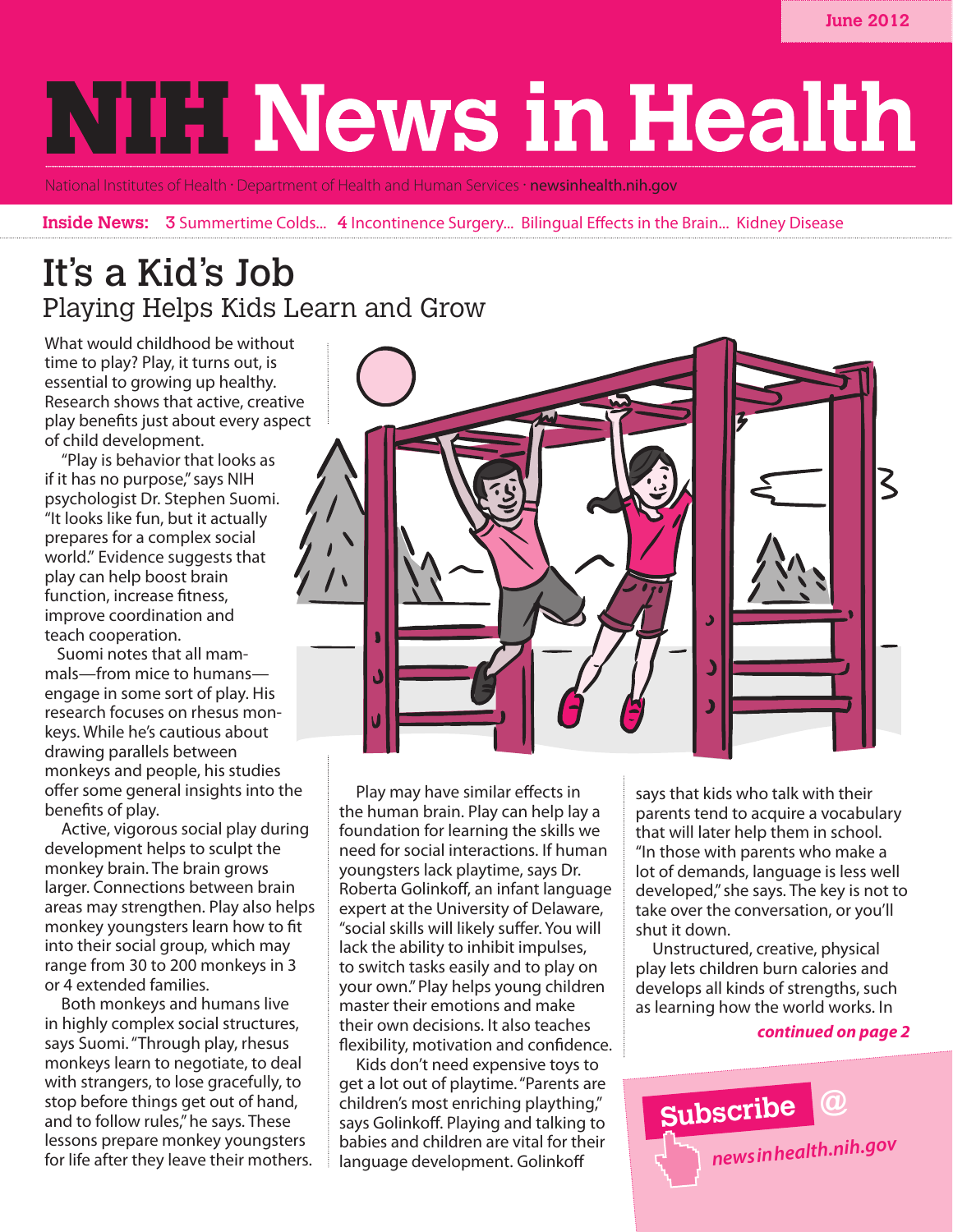#### *continued from page 1*

free play, children choose the games, make the rules, learn to negotiate and release stress. Free play often involves fantasy. If children, say, want to learn about being a fireman, they can imagine and act out what a fireman does. And if something scary happens, free play can help defuse emotions by working them out.

"Sports are a kind of play, but it's not the kids calling the shots," says Golinkoff. It's important to engage in a variety of activities, including physical play, social play and solitary play. "The key is that in free play, kids are making the decisions," says Golinkoff. You can't learn to make decisions if you're always told what to do.

Some experts fear that free play is becoming endangered. In the last 2 decades, children have lost an average of 8 hours of free play per week.



### **Wise Choices** Play To Learn and Grow

---------------

- $\blacksquare$  Kids don't need expensive toys and games to engage in enriching play.
- $\blacksquare$  Let children lead.
- $\blacksquare$  Monitor screen time (computer, TV, video games). Encourage more active play.
- $\blacksquare$  Get involved with your community to make playtime and play space available for all children.

As media screens draw kids indoors, hours of sitting raise the risk for obesity and related diseases. When it comes to video games and other media, parents should monitor content, especially violent content, and limit the amount of time children sit.

There's also been a national trend toward eliminating school recess. It's being pushed aside for academic study, including standardized test preparation. "Thousands of children have lost recess altogether," says child development expert Dr. Kathryn Hirsh-Pasek of Temple University. "Lack of recess has important consequences for young children who concentrate better when they come inside after a break from the schoolwork."

Many kids, especially those in low-income areas, lack access to safe places to play. This makes their school recess time even more precious. In response to these changes, some educators are now insisting that preschool and elementary school children have regular periods of active, free play with other children. The type of learning that happens during playtime is not always possible in the classroom. School recess is also important because of the growing number of obese children in the United States. Running around during recess can help kids stay at a healthy weight.

Play also may offer advantages within the classroom. In an NIHfunded study, Hirsh-Pasek, Golinkoff and their colleagues found a link between preschoolers' math skills and their ability to copy models of

### **NIH News in Health (ISSN 1556-3898)**

#### **National Institutes of Health** Office of Communications

& Public Liaison Building 31, Room 5B64 Bethesda, MD 20892-2094 nihnewsinhealth@od.nih.gov Tel: 301-435-7489 Fax: 301-496-0019

**Attention Editors** Reprint our articles and illustrations in your own publication. Our material is not copyrighted. Please acknowledge *NIH News in Health* as the source and send us a copy.

**Managing Editor** Harrison Wein, Ph.D. **Editor** Vicki Contie

**Contributors** Vicki Contie, Alan Defibaugh (illustrations), Belle Waring and Harrison Wein

### **newsinhealth.nih.gov**

For more health information from NIH, visit http://health.nih.gov



For more information about play and activity, see our links online: http://newsinhealth.nih.gov/issue/Jun2012/Feature1

2- and 3-dimensional building-block constructions. Play with building blocks—and block play alongside adults—can help build children's spatial skills so they can get an early start toward the later study of science, technology, engineering or math.

 "In a way, a child is becoming a young scientist, checking out how the world works," says Hirsh-Pasek. "We never outgrow our need to play." Older children, including teens, also need to play and daydream, which helps their problem-solving and creative imagination. Adults, too, need their breaks, physical activity and social interaction.

At the NIH Clinical Center in Bethesda, Maryland, "Recreation therapy services are seen as essential to the patients' recovery," says Donna Gregory, chief of recreational therapy. She and her team tailor activities for both children and adults. Games can get patients moving, even for just minutes at a time, which improves their functioning.

Medical play helps children cope with invasive procedures. A 2-yearold can be distracted with blowing bubbles; older kids can place their teddy bear in the MRI machine or give their doll a shot before they themselves get an injection. It gives kids a sense of control and supports their understanding in an ageappropriate, meaningful way.

Without play and recreation, people can become isolated and depressed. "There's therapeutic value in helping patients maintain

> what's important to them," says Gregory. "When you are physically and socially active, it gives life meaning." $\blacksquare$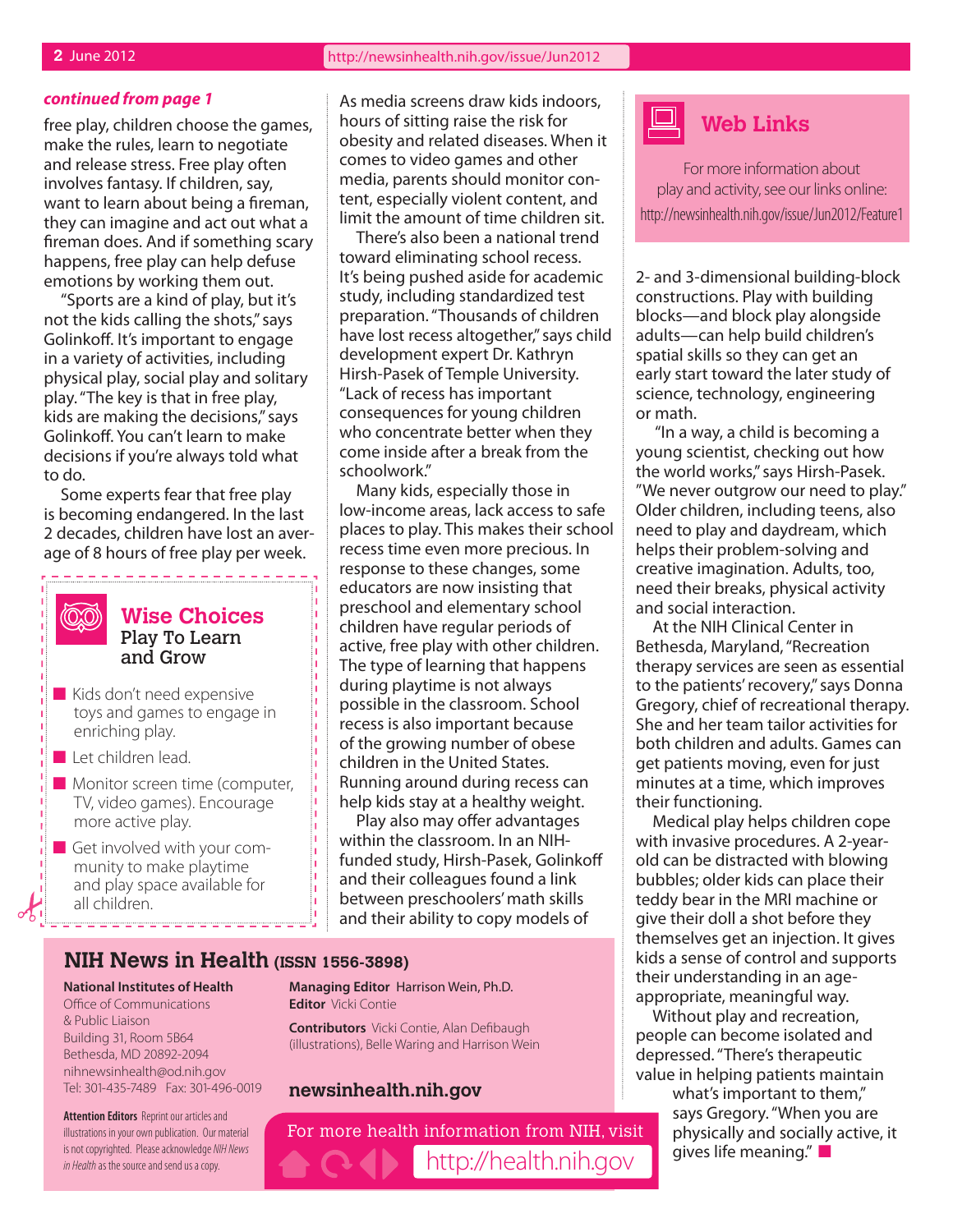## Catching a Cold When It's Warm What's the Deal with Summertime Sniffles?

Most everyone looks forward to summer—time to get away, get outside and have some fun. So what could be more unfair than catching a cold when it's warm? How can cold symptoms arise when it's not cold and flu season? Is there any way to dodge the summertime sniffles?

Cold symptoms can be caused by more than 200 different viruses. Each can bring the sneezing, scratchy throat and runny nose that can be the first signs of a cold. The colds we catch in winter are usually triggered by the most common viral infections in humans, a group of germs called rhinoviruses. Rhinoviruses and a few other cold-causing viruses seem to survive best in cooler weather. Their numbers surge in September and begin to dwindle in May.

During summer months, the viral landscape begins to shift. "Generally speaking, summer and winter colds are caused by different viruses," says Dr. Michael Pichichero, a pediatrician and infectious disease researcher at the Rochester General Hospital Research Institute in New York. "When you talk about summer colds, you're probably talking about a nonpolio enterovirus infection."

#### **(OO) Wise Choices** Treating a Cold

There's no cure for a cold, but you can relieve symptoms by:

- $\blacksquare$  resting in bed.
- $\blacksquare$  drinking plenty of fluids.
- $\blacksquare$  taking acetaminophen— Tylenol, for example—for headache or fever.
- $\blacksquare$  gargling with warm salt water or using ice chips, throat sprays or lozenges for a sore throat.
- $\blacksquare$  using a decongestant or saline nasal spray for nasal symptoms.

Enteroviruses can infect the tissues in your nose and throat, eyes, digestive system and elsewhere. A few enteroviruses can cause polio, but vaccines have mostly eliminated these viruses from Western countries. Far more widespread are more than 60 types of nonpolio enteroviruses. They're the second most common type of virus—after rhinovirus—that infects humans. About half of people with enterovirus infections don't get sick at all. But nationwide, enteroviruses cause an estimated 10 million to 15 million illnesses each year, usually between June and October.

Enteroviruses can cause a fever that comes on suddenly. Body temperatures may range from 101 to 104 °F. Enteroviruses can also cause mild respiratory symptoms, sore throat, headache, muscle aches and gastrointestinal issues like nausea or vomiting.

"All age groups can be affected, but like most viral infections, enterovirus infections predominate in childhood," says Pichichero. Adults may be protected from enterovirus infections if they've developed **antibodies** from previous exposures. But adults can still get sick if they encounter a new type of enterovirus.

Less common enteroviruses can cause other symptoms. Some can lead to conjunctivitis, or pinkeye—a swelling of the outer layer of the eye and eyelid. Others can cause an illness with rash. In rare cases, enteroviruses can affect the heart or brain.

To prevent enterovirus infections, says Pichichero, "it's all about block-

### Antibodies

Germ-fighting molecules made by the immune system.



ing viral transmission." The viruses travel in respiratory secretions, like saliva or mucus, or in the stool of an infected person. You can become infected by direct contact. Or you might pick up the virus by touching contaminated surfaces or objects, such as a telephone, doorknob or baby's diaper. "Frequent hand washing and avoiding exposure to people who are sick with fever can help prevent the spread of infection," says Pichichero.

The summer colds caused by enteroviruses generally clear up without treatment within a few days or even a week. But see a health care provider if you have concerning symptoms, like a high fever or a rash.  $\blacksquare$ 



For more information about colds and enterovirus, see our links online: http://newsinhealth.nih.gov/issue/Jun2012/Feature2